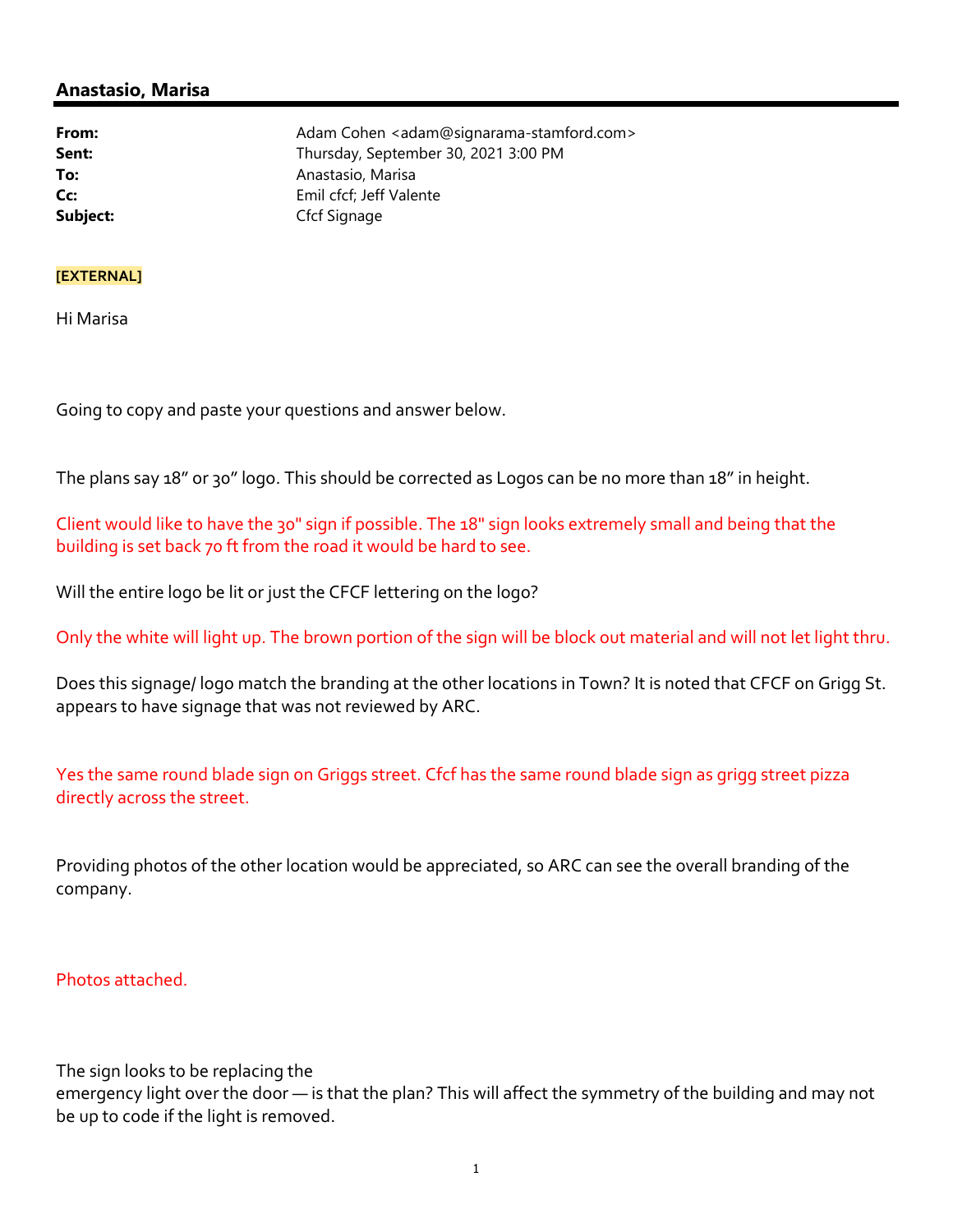## Landlord says its not an emergency light. Its just a light. Client would like the sign there right above the entrance door.

Since the sign is so unobtrusive, will window decals be used? The ARC is very clear that they don't want this buildings' windows cluttered with signage / decals because the glass is such an important Liarchitectural element.

Only small 10" logo on door with frosted vinyl with store hours below logo.

I hope this is enought to still be apart of the October 4th meeting.

Please let me know and get back to me if you have any questions.

Than you Marisa

Best

Adam Cohen Signarama Stamford 203‐674‐8900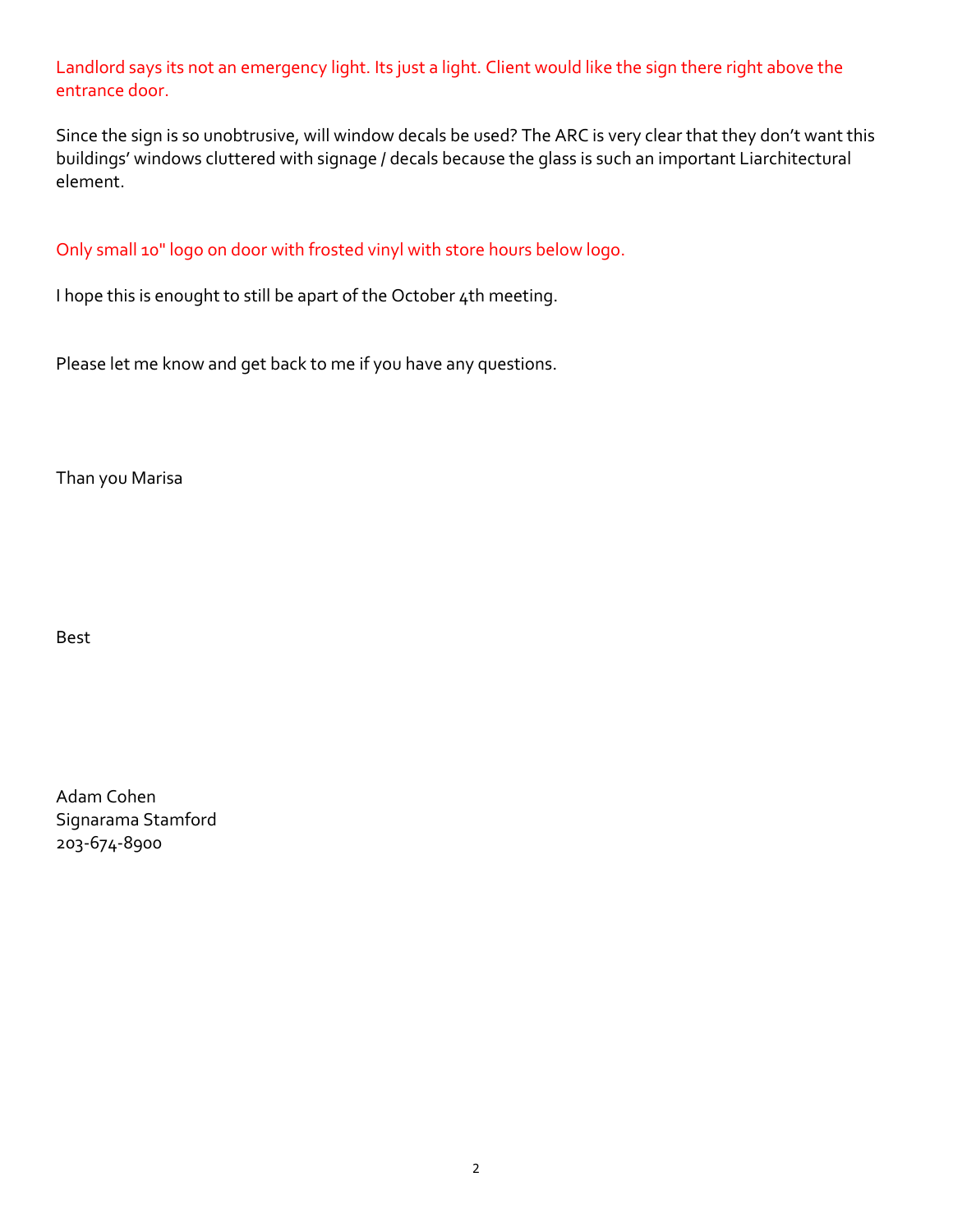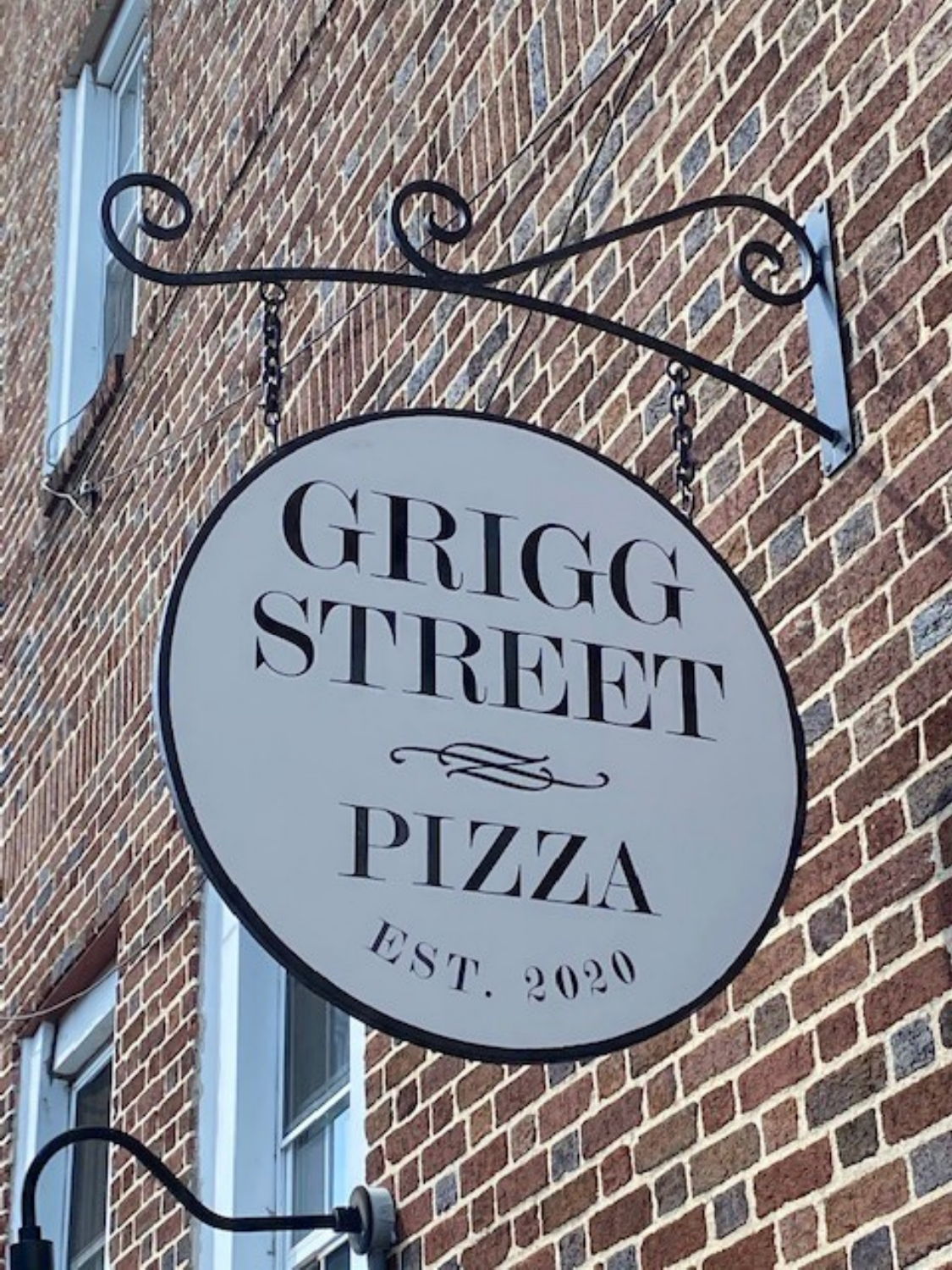